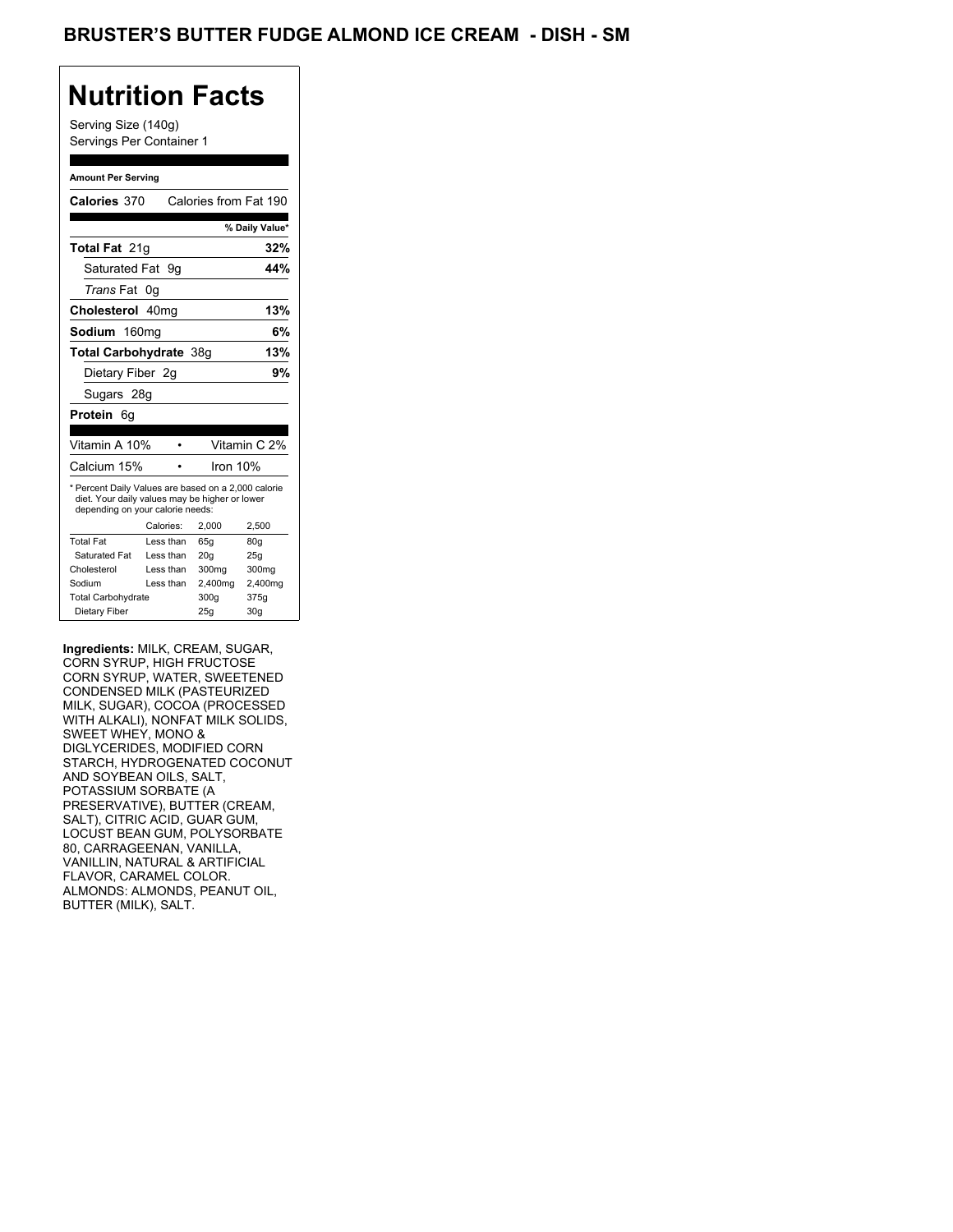## BRUSTER'S BUTTER FUDGE ALMOND ICE CREAM - DISH - REG

# Nutrition Facts

Serving Size (210g) Servings Per Container 1

#### Amount Per Serving

| Calories 550                                                                                                                              |                  | Calories from Fat 280 |                 |
|-------------------------------------------------------------------------------------------------------------------------------------------|------------------|-----------------------|-----------------|
|                                                                                                                                           |                  |                       |                 |
|                                                                                                                                           |                  |                       | % Daily Value*  |
| Total Fat 32g                                                                                                                             |                  |                       | 49%             |
| Saturated Fat 13g                                                                                                                         |                  |                       | 66%             |
| Trans Fat                                                                                                                                 | 0g               |                       |                 |
| Cholesterol                                                                                                                               | 60 <sub>mq</sub> |                       | 20%             |
| Sodium 230mg                                                                                                                              |                  |                       | 10%             |
| Total Carbohydrate 57g                                                                                                                    |                  |                       | 19%             |
| Dietary Fiber 3q                                                                                                                          |                  |                       | 13%             |
| Sugars 43g                                                                                                                                |                  |                       |                 |
| Protein 10g                                                                                                                               |                  |                       |                 |
|                                                                                                                                           |                  |                       |                 |
| Vitamin A 15%                                                                                                                             |                  |                       | Vitamin C 4%    |
| Calcium 25%                                                                                                                               |                  | Iron 20%              |                 |
| * Percent Daily Values are based on a 2,000 calorie<br>diet. Your daily values may be higher or lower<br>depending on your calorie needs: |                  |                       |                 |
|                                                                                                                                           | Calories:        | 2.000                 | 2,500           |
| <b>Total Fat</b>                                                                                                                          | Less than        | 65q                   | 80 <sub>g</sub> |
| Saturated Fat                                                                                                                             | Less than        | 20q                   | 25q             |
| Cholesterol                                                                                                                               | Less than        | 300mg                 | 300mg           |
| Sodium                                                                                                                                    | Less than        | 2,400mg               | 2,400mg         |
| <b>Total Carbohydrate</b>                                                                                                                 |                  | 300q                  | 375g            |
| Dietary Fiber                                                                                                                             |                  | 25g                   | 30 <sub>g</sub> |

Ingredients: MILK, CREAM, SUGAR, CORN SYRUP, HIGH FRUCTOSE CORN SYRUP, WATER, SWEETENED CONDENSED MILK (PASTEURIZED MILK, SUGAR), COCOA (PROCESSED WITH ALKALI), NONFAT MILK SOLIDS, SWEET WHEY, MONO & DIGLYCERIDES, MODIFIED CORN STARCH, HYDROGENATED COCONUT AND SOYBEAN OILS, SALT, POTASSIUM SORBATE (A PRESERVATIVE), BUTTER (CREAM, SALT), CITRIC ACID, GUAR GUM, LOCUST BEAN GUM, POLYSORBATE 80, CARRAGEENAN, VANILLA, VANILLIN, NATURAL & ARTIFICIAL FLAVOR, CARAMEL COLOR. ALMONDS: ALMONDS, PEANUT OIL, BUTTER (MILK), SALT.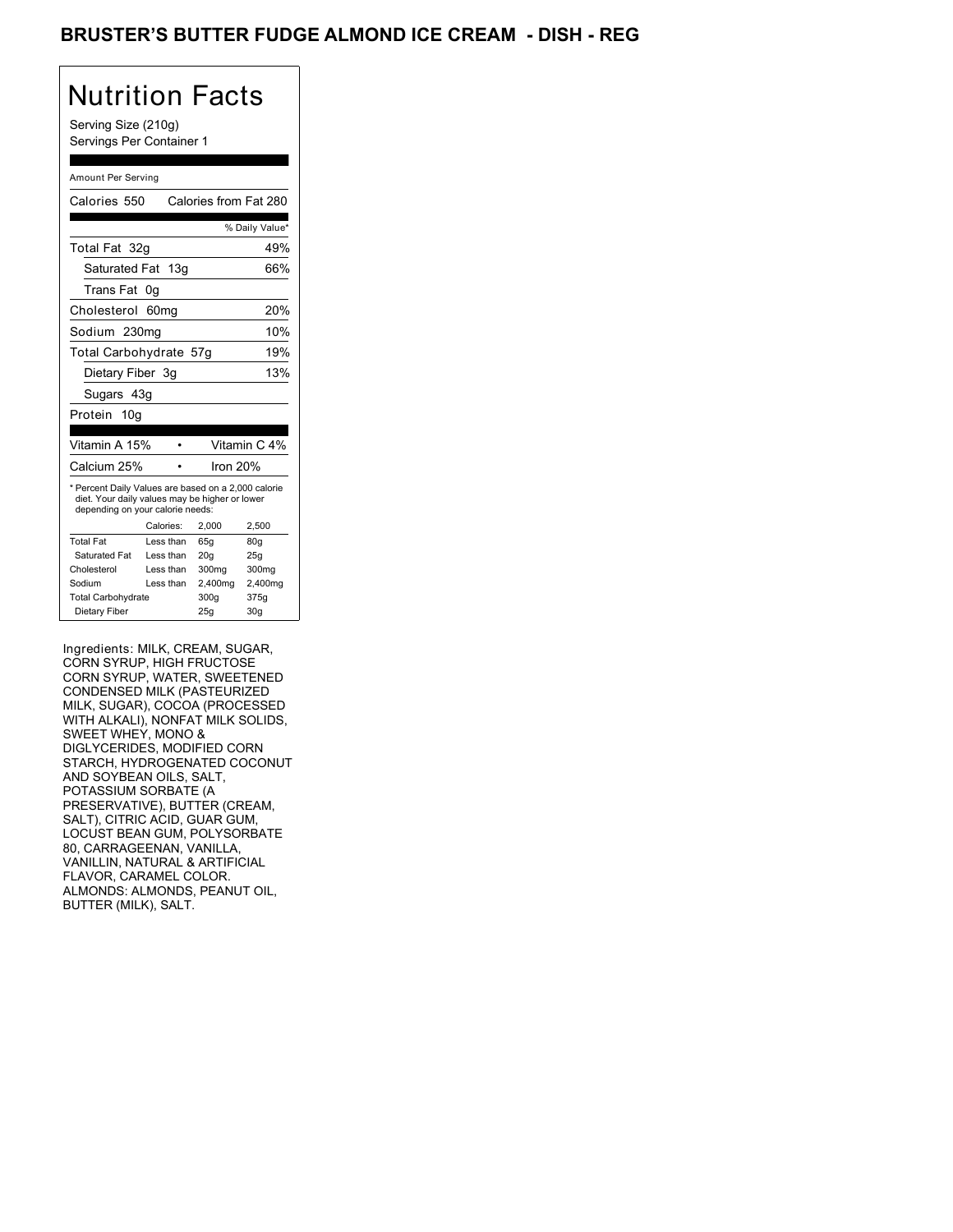## BRUSTER'S BUTTER FUDGE ALMOND ICE CREAM - DISH - LG

# Nutrition Facts

Serving Size (280g) Servings Per Container 1

#### Amount Per Serving

| Calories 730                                                                                                                              |                  | Calories from Fat 380 |                          |
|-------------------------------------------------------------------------------------------------------------------------------------------|------------------|-----------------------|--------------------------|
|                                                                                                                                           |                  |                       | % Daily Value*           |
| Total Fat 42q                                                                                                                             |                  |                       | 65%                      |
| Saturated Fat 18g                                                                                                                         |                  |                       | 88%                      |
| Trans Fat                                                                                                                                 | 0g               |                       |                          |
| Cholesterol                                                                                                                               | 80 <sub>mq</sub> |                       | 27%                      |
| Sodium 310mg                                                                                                                              |                  |                       | 13%                      |
| Total Carbohydrate 76q                                                                                                                    |                  |                       | 25%                      |
| Dietary Fiber 4g                                                                                                                          |                  |                       | 18%                      |
| Sugars 57g                                                                                                                                |                  |                       |                          |
| Protein 13g                                                                                                                               |                  |                       |                          |
|                                                                                                                                           |                  |                       |                          |
| Vitamin A 20%                                                                                                                             |                  |                       | Vitamin C <sub>4</sub> % |
| Calcium 30%                                                                                                                               |                  | Iron 25%              |                          |
| * Percent Daily Values are based on a 2,000 calorie<br>diet. Your daily values may be higher or lower<br>depending on your calorie needs: |                  |                       |                          |
|                                                                                                                                           | Calories:        | 2.000                 | 2,500                    |
| <b>Total Fat</b>                                                                                                                          | Less than        | 65q                   | 80q                      |
| Saturated Fat                                                                                                                             | Less than        | 20 <sub>g</sub>       | 25q                      |
| Cholesterol                                                                                                                               | Less than        | 300mg                 | 300mg                    |
| Sodium                                                                                                                                    | Less than        | 2,400mg               | 2,400mg                  |
| <b>Total Carbohydrate</b>                                                                                                                 |                  | 300g                  | 375g                     |
|                                                                                                                                           |                  |                       |                          |

Ingredients: MILK, CREAM, SUGAR, CORN SYRUP, HIGH FRUCTOSE CORN SYRUP, WATER, SWEETENED CONDENSED MILK (PASTEURIZED MILK, SUGAR), COCOA (PROCESSED WITH ALKALI), NONFAT MILK SOLIDS, SWEET WHEY, MONO & DIGLYCERIDES, MODIFIED CORN STARCH, HYDROGENATED COCONUT AND SOYBEAN OILS, SALT, POTASSIUM SORBATE (A PRESERVATIVE), BUTTER (CREAM, SALT), CITRIC ACID, GUAR GUM, LOCUST BEAN GUM, POLYSORBATE 80, CARRAGEENAN, VANILLA, VANILLIN, NATURAL & ARTIFICIAL FLAVOR, CARAMEL COLOR. ALMONDS: ALMONDS, PEANUT OIL, BUTTER (MILK), SALT.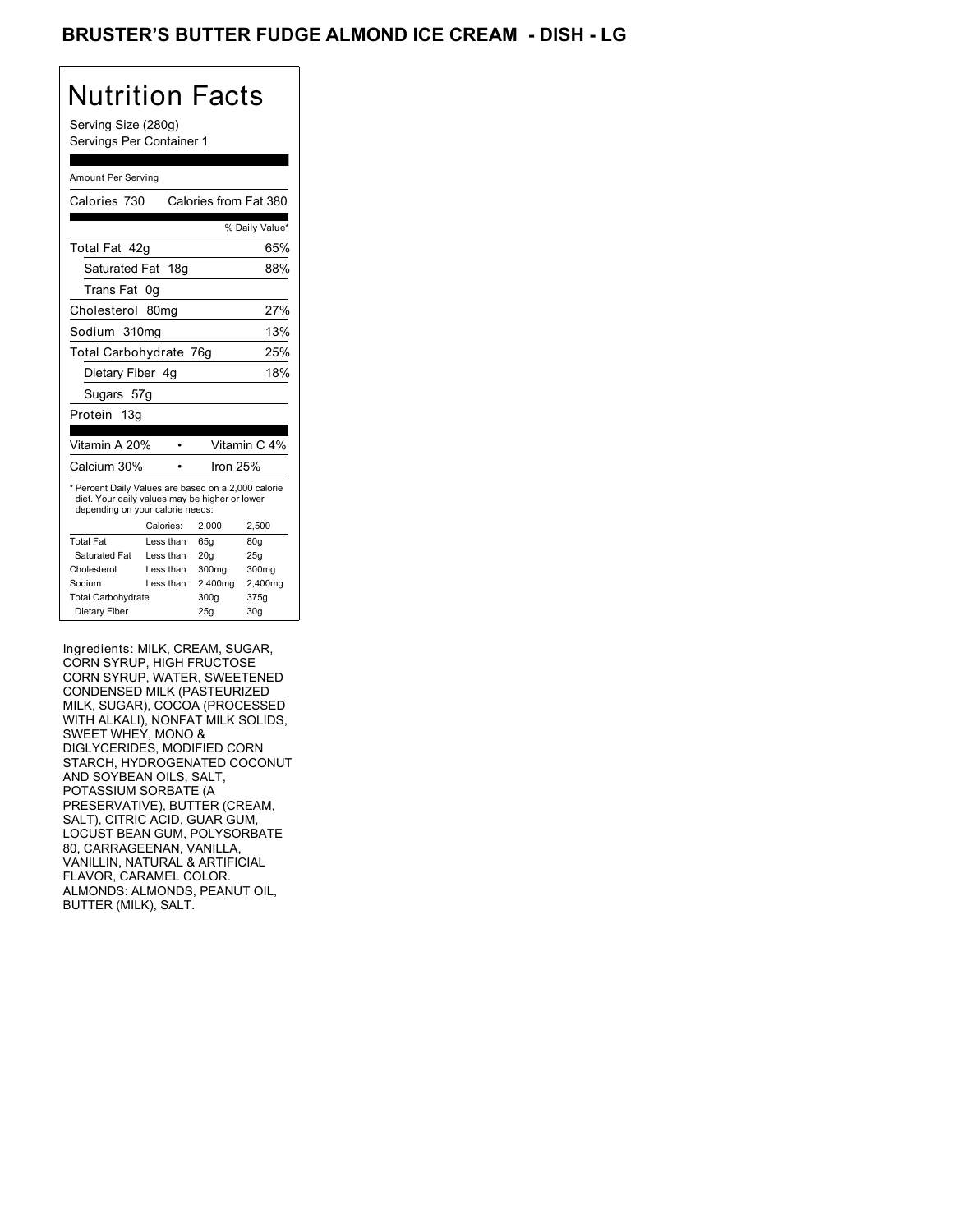### BRUSTER'S BUTTER FUDGE ALMOND ICE CREAM - SUGAR CONE - SM

# Nutrition Facts

Serving Size (153g) Servings Per Container 1

### Amount Per Serving

| Calories 420                                                 | Calories from Fat 190 |                |
|--------------------------------------------------------------|-----------------------|----------------|
|                                                              |                       | % Daily Value* |
| Total Fat 21g                                                |                       | 33%            |
| Saturated Fat 9g                                             |                       | 44%            |
| Trans Fat 0q                                                 |                       |                |
| Cholesterol 40mg                                             |                       | 13%            |
| Sodium 180mg                                                 |                       | 7%             |
| Total Carbohydrate 50g                                       |                       | 17%            |
| Dietary Fiber 2g                                             |                       | 9%             |
| Sugars 31g                                                   |                       |                |
| Protein 7g                                                   |                       |                |
| Vitamin A 10%                                                |                       | Vitamin C 2%   |
| Calcium 15%                                                  | Iron 15%              |                |
| * Percent Daily Values are based on a 2,000 calorie<br>diet. |                       |                |

Ingredients: MILK, CREAM, SUGAR, CORN SYRUP, HIGH FRUCTOSE CORN SYRUP, WATER, SWEETENED CONDENSED MILK (PASTEURIZED MILK, SUGAR), COCOA (PROCESSED WITH ALKALI), NONFAT MILK SOLIDS, SWEET WHEY, MONO & DIGLYCERIDES, MODIFIED CORN STARCH, HYDROGENATED COCONUT AND SOYBEAN OILS, SALT, POTASSIUM SORBATE (A PRESERVATIVE), BUTTER (CREAM, SALT), CITRIC ACID, GUAR GUM, LOCUST BEAN GUM, POLYSORBATE 80, CARRAGEENAN, VANILLA, VANILLIN, NATURAL & ARTIFICIAL FLAVOR, CARAMEL COLOR. ALMONDS: ALMONDS, PEANUT OIL, BUTTER (MILK), SALT. SUGAR CONE: ENRICHED WHEAT FLOUR (ENRICHED WITH NIACIN, REDUCED IRON, THIAMIN MONONITRATE, RIBOFLAVIN, FOLIC ACID), TAPIOCA FLOUR, SUGAR, VEGETABLE SHORTENING (SOYBEAN AND/OR CANOLA OIL, MODIFIED PALM OIL, SOY LECITHIN, AND/OR PARTIALLY HYDROGENATED SOYBEAN OIL), OAT FIBER AND/OR VEGETABLE FIBER, SALT, CARAMEL COLOR, ARTIFICIAL FLAVOR, SOY LECITHIN.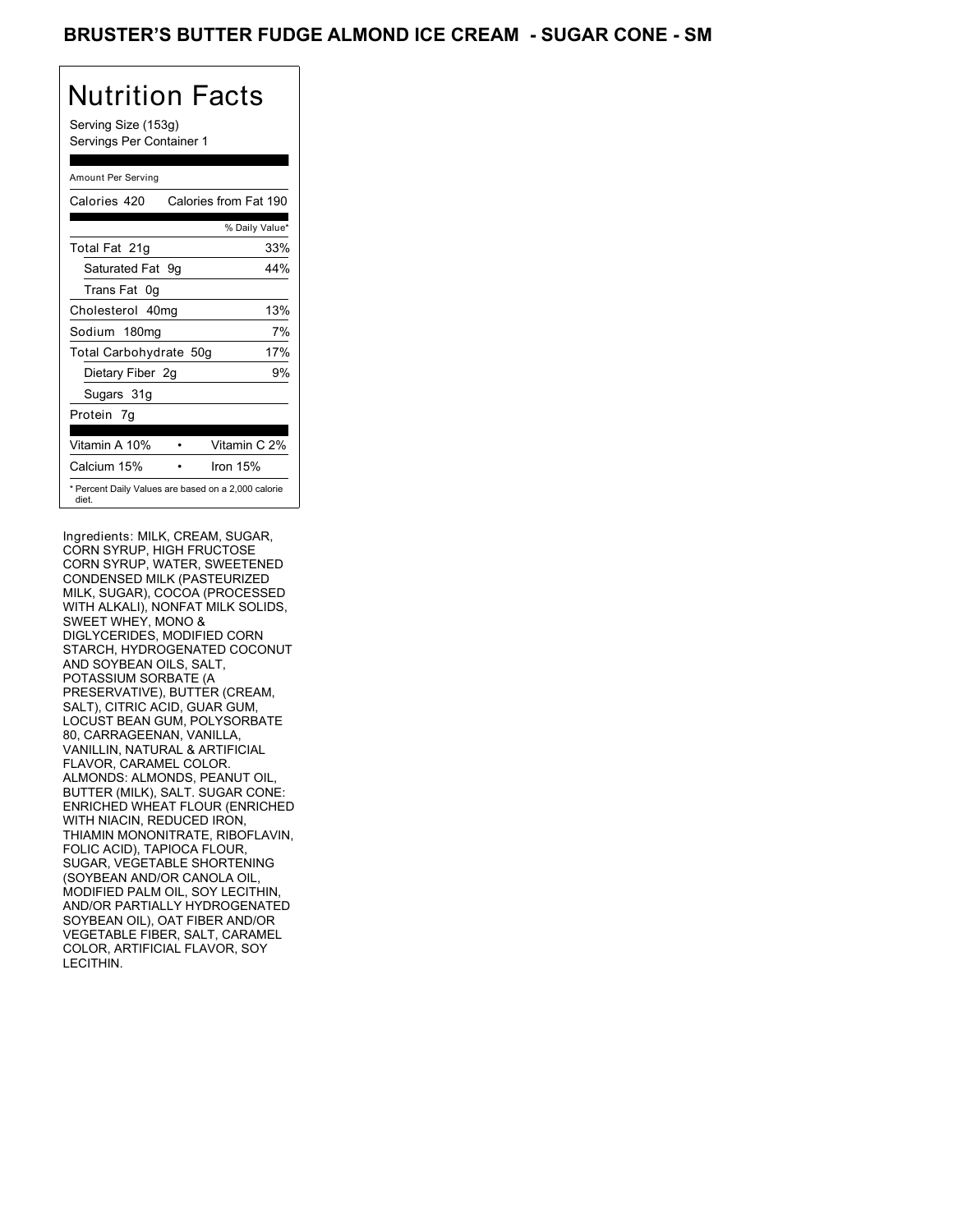### BRUSTER'S BUTTER FUDGE ALMOND ICE CREAM - SUGAR CONE - REG

## Nutrition Facts

Serving Size (223g) Servings Per Container 1

### Amount Per Serving

| Calories 600           | Calories from Fat 290                               |
|------------------------|-----------------------------------------------------|
|                        | % Daily Value*                                      |
| Total Fat 32g          | 49%                                                 |
| Saturated Fat 13g      | 66%                                                 |
| Trans Fat 0q           |                                                     |
| Cholesterol 60mg       | 20%                                                 |
| Sodium 250mg           | 11%                                                 |
| Total Carbohydrate 69g | 23%                                                 |
| Dietary Fiber 3g       | 13%                                                 |
| Sugars 46g             |                                                     |
| Protein 10g            |                                                     |
| Vitamin A 15%          | Vitamin C 4%                                        |
| Calcium 25%            | Iron 20%                                            |
| diet.                  | * Percent Daily Values are based on a 2,000 calorie |

Ingredients: MILK, CREAM, SUGAR, CORN SYRUP, HIGH FRUCTOSE CORN SYRUP, WATER, SWEETENED CONDENSED MILK (PASTEURIZED MILK, SUGAR), COCOA (PROCESSED WITH ALKALI), NONFAT MILK SOLIDS, SWEET WHEY, MONO & DIGLYCERIDES, MODIFIED CORN STARCH, HYDROGENATED COCONUT AND SOYBEAN OILS, SALT, POTASSIUM SORBATE (A PRESERVATIVE), BUTTER (CREAM, SALT), CITRIC ACID, GUAR GUM, LOCUST BEAN GUM, POLYSORBATE 80, CARRAGEENAN, VANILLA, VANILLIN, NATURAL & ARTIFICIAL FLAVOR, CARAMEL COLOR. ALMONDS: ALMONDS, PEANUT OIL, BUTTER (MILK), SALT. SUGAR CONE: ENRICHED WHEAT FLOUR (ENRICHED WITH NIACIN, REDUCED IRON, THIAMIN MONONITRATE, RIBOFLAVIN, FOLIC ACID), TAPIOCA FLOUR, SUGAR, VEGETABLE SHORTENING (SOYBEAN AND/OR CANOLA OIL, MODIFIED PALM OIL, SOY LECITHIN, AND/OR PARTIALLY HYDROGENATED SOYBEAN OIL), OAT FIBER AND/OR VEGETABLE FIBER, SALT, CARAMEL COLOR, ARTIFICIAL FLAVOR, SOY LECITHIN.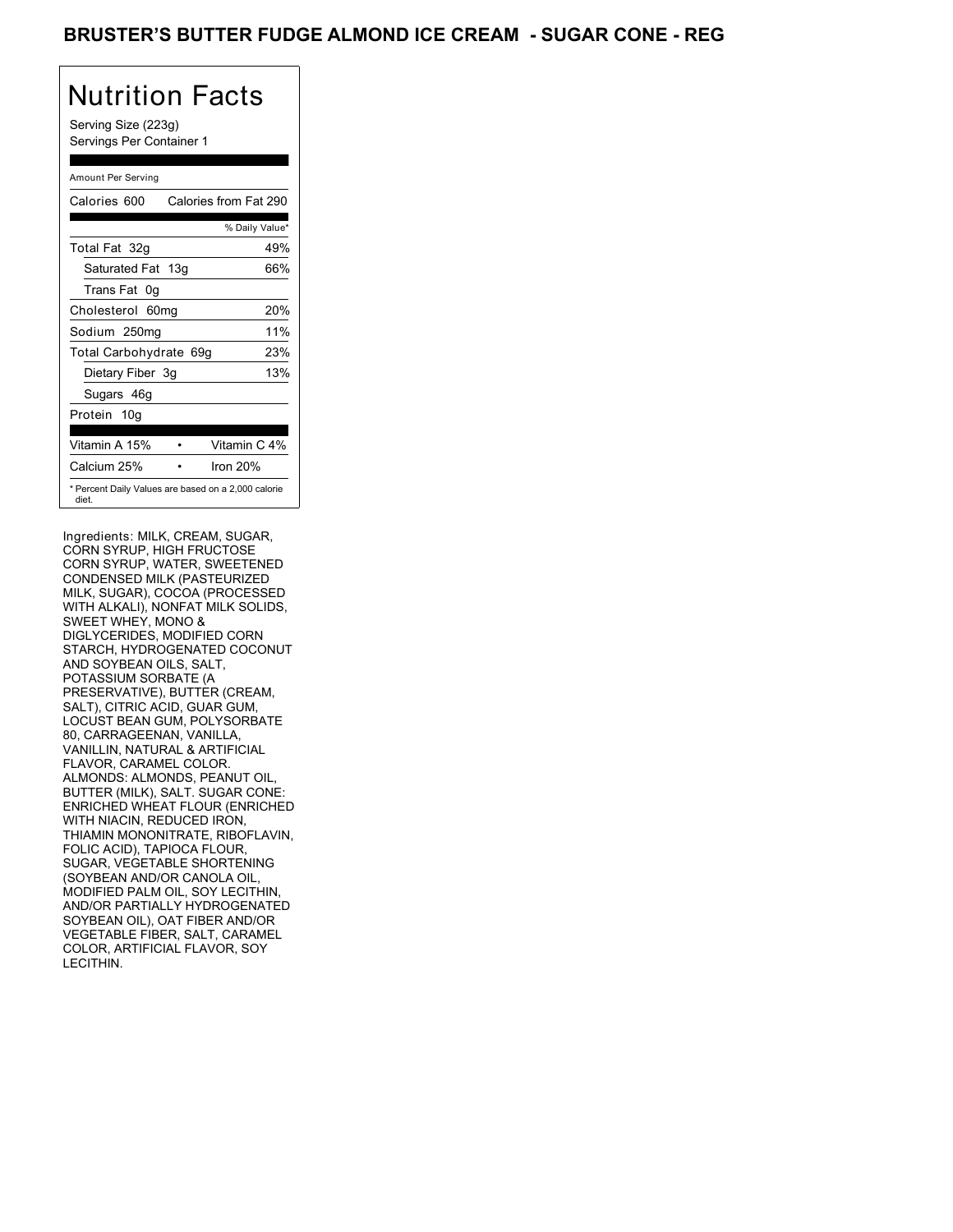## BRUSTER'S BUTTER FUDGE ALMOND ICE CREAM - SUGAR CONE - LG

# Nutrition Facts

Serving Size (293g) Servings Per Container 1

### Amount Per Serving

| Calories 790           | Calories from Fat 380                               |
|------------------------|-----------------------------------------------------|
|                        | % Daily Value*                                      |
| Total Fat 42q          | 65%                                                 |
| Saturated Fat 18g      | 88%                                                 |
| Trans Fat 0q           |                                                     |
| Cholesterol 80mg       | 27%                                                 |
| Sodium 330mg           | 14%                                                 |
| Total Carbohydrate 88g | 29%                                                 |
| Dietary Fiber 4g       | 18%                                                 |
| Sugars 60g             |                                                     |
| Protein 13g            |                                                     |
| Vitamin A 20%          | Vitamin C 4%                                        |
| Calcium 35%            | Iron 25%                                            |
| diet.                  | * Percent Daily Values are based on a 2,000 calorie |

Ingredients: MILK, CREAM, SUGAR, CORN SYRUP, HIGH FRUCTOSE CORN SYRUP, WATER, SWEETENED CONDENSED MILK (PASTEURIZED MILK, SUGAR), COCOA (PROCESSED WITH ALKALI), NONFAT MILK SOLIDS, SWEET WHEY, MONO & DIGLYCERIDES, MODIFIED CORN STARCH, HYDROGENATED COCONUT AND SOYBEAN OILS, SALT, POTASSIUM SORBATE (A PRESERVATIVE), BUTTER (CREAM, SALT), CITRIC ACID, GUAR GUM, LOCUST BEAN GUM, POLYSORBATE 80, CARRAGEENAN, VANILLA, VANILLIN, NATURAL & ARTIFICIAL FLAVOR, CARAMEL COLOR. ALMONDS: ALMONDS, PEANUT OIL, BUTTER (MILK), SALT. SUGAR CONE: ENRICHED WHEAT FLOUR (ENRICHED WITH NIACIN, REDUCED IRON, THIAMIN MONONITRATE, RIBOFLAVIN, FOLIC ACID), TAPIOCA FLOUR, SUGAR, VEGETABLE SHORTENING (SOYBEAN AND/OR CANOLA OIL, MODIFIED PALM OIL, SOY LECITHIN, AND/OR PARTIALLY HYDROGENATED SOYBEAN OIL), OAT FIBER AND/OR VEGETABLE FIBER, SALT, CARAMEL COLOR, ARTIFICIAL FLAVOR, SOY LECITHIN.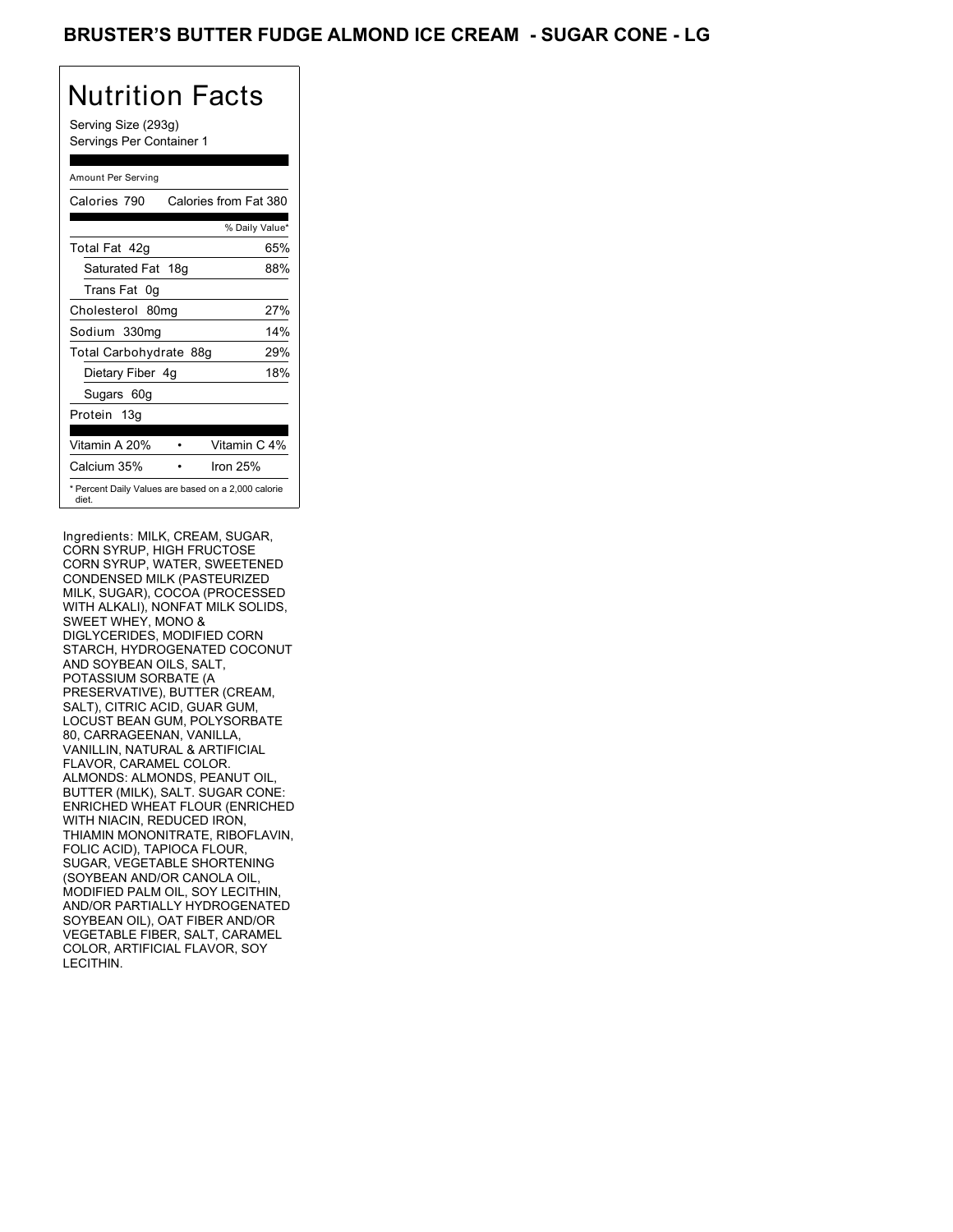## BRUSTER'S BUTTER FUDGE ALMOND ICE CREAM - CAKE CONE - SM

# Nutrition Facts

Serving Size (146g) Servings Per Container 1

### Amount Per Serving

| Calories 390           | Calories from Fat 190                               |
|------------------------|-----------------------------------------------------|
|                        | % Daily Value*                                      |
| Total Fat 21g          | 33%                                                 |
| Saturated Fat 9q       | 44%                                                 |
| Trans Fat 0q           |                                                     |
| Cholesterol 40mg       | 13%                                                 |
| Sodium 170mg           | 7%                                                  |
| Total Carbohydrate 43g | 14%                                                 |
| Dietary Fiber 2g       | 9%                                                  |
| Sugars 29g             |                                                     |
| Protein 7g             |                                                     |
|                        |                                                     |
| Vitamin A 10%          | Vitamin C 2%                                        |
| Calcium 15%            | Iron 15%                                            |
| diet.                  | * Percent Daily Values are based on a 2,000 calorie |

Ingredients: MILK, CREAM, SUGAR, CORN SYRUP, HIGH FRUCTOSE CORN SYRUP, WATER, SWEETENED CONDENSED MILK (PASTEURIZED MILK, SUGAR), COCOA (PROCESSED WITH ALKALI), NONFAT MILK SOLIDS, SWEET WHEY, MONO & DIGLYCERIDES, MODIFIED CORN STARCH, HYDROGENATED COCONUT AND SOYBEAN OILS, SALT, POTASSIUM SORBATE (A PRESERVATIVE), BUTTER (CREAM, SALT), CITRIC ACID, GUAR GUM, LOCUST BEAN GUM, POLYSORBATE 80, CARRAGEENAN, VANILLA, VANILLIN, NATURAL & ARTIFICIAL FLAVOR, CARAMEL COLOR. ALMONDS: ALMONDS, PEANUT OIL, BUTTER (MILK), SALT. CAKE CONE: ENRICHED WHEAT FLOUR (ENRICHED WITH NIACIN, REDUCED IRON, THIAMIN MONONITRATE, RIBOFLAVIN, FOLIC ACID), TAPIOCA FLOUR, SUGAR, VEGETABLE OIL SHORTENING (SOYBEAN AND/OR CANOLA OIL, MODIFIED PALM OIL, SOY LECITHIN, AND/OR PARTIALLY HYDROGENATED SOYBEAN OIL), LEAVENING (SODIUM BICARBONATE, AMMONIUM BICARBONATE), SALT, NATURAL FLAVOR, ANNATTO (VEGETABLE COLOR).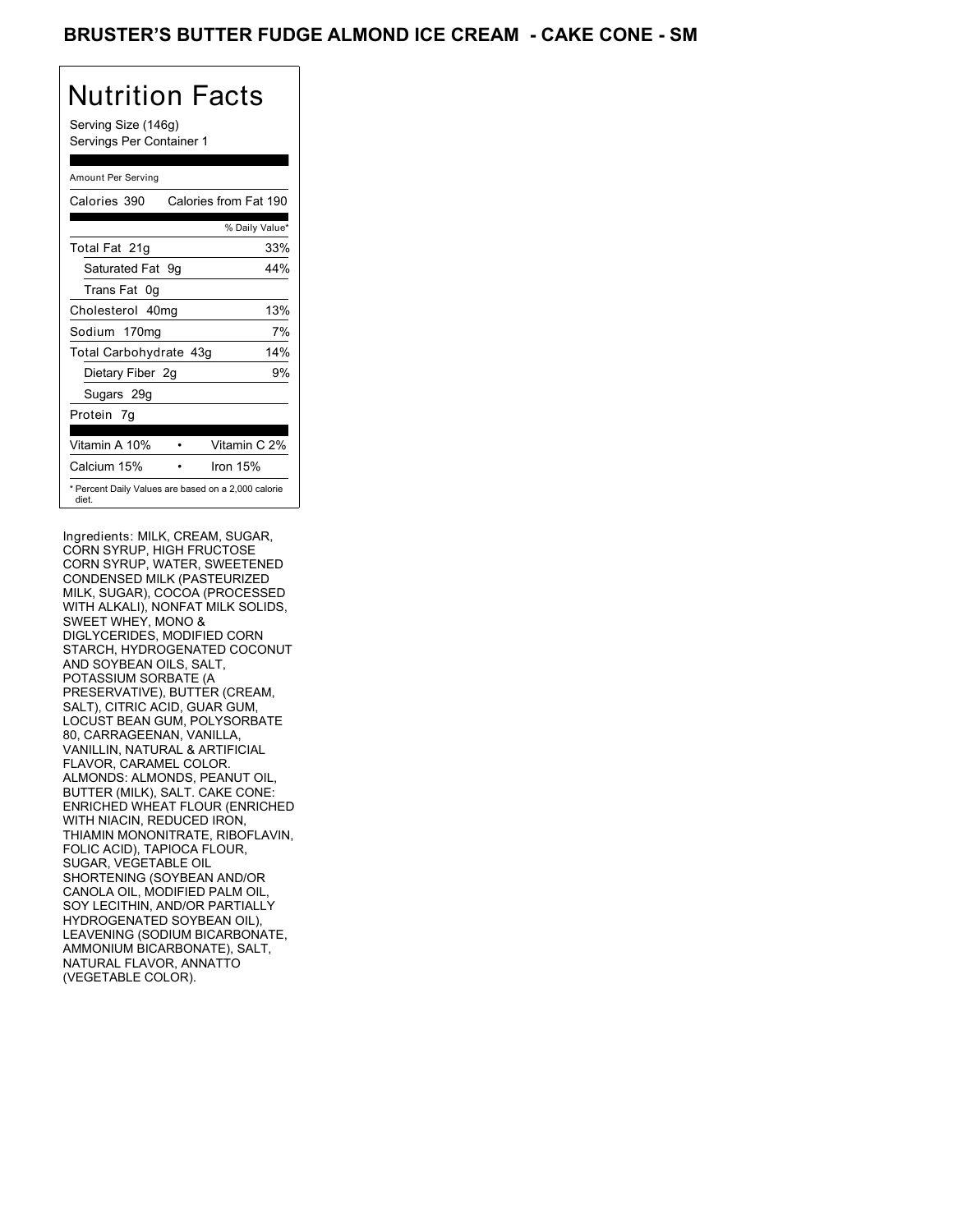## BRUSTER'S BUTTER FUDGE ALMOND ICE CREAM **- CAKE CONE - REG**

# Nutrition Facts

Serving Size (216g) Servings Per Container 1

### Amount Per Serving

| Calories 570           | Calories from Fat 290                               |
|------------------------|-----------------------------------------------------|
|                        | % Daily Value*                                      |
| Total Fat 32g          | 49%                                                 |
| Saturated Fat 13g      | 66%                                                 |
| Trans Fat 0q           |                                                     |
| Cholesterol 60mg       | 20%                                                 |
| Sodium 240mg           | 10%                                                 |
| Total Carbohydrate 62g | 21%                                                 |
| Dietary Fiber 3g       | 13%                                                 |
| Sugars 43g             |                                                     |
| Protein 10g            |                                                     |
| Vitamin A 15%          | Vitamin C 4%                                        |
| Calcium 25%            | Iron 20%                                            |
| diet.                  | * Percent Daily Values are based on a 2,000 calorie |

Ingredients: MILK, CREAM, SUGAR, CORN SYRUP, HIGH FRUCTOSE CORN SYRUP, WATER, SWEETENED CONDENSED MILK (PASTEURIZED MILK, SUGAR), COCOA (PROCESSED WITH ALKALI), NONFAT MILK SOLIDS, SWEET WHEY, MONO & DIGLYCERIDES, MODIFIED CORN STARCH, HYDROGENATED COCONUT AND SOYBEAN OILS, SALT, POTASSIUM SORBATE (A PRESERVATIVE), BUTTER (CREAM, SALT), CITRIC ACID, GUAR GUM, LOCUST BEAN GUM, POLYSORBATE 80, CARRAGEENAN, VANILLA, VANILLIN, NATURAL & ARTIFICIAL FLAVOR, CARAMEL COLOR. ALMONDS: ALMONDS, PEANUT OIL, BUTTER (MILK), SALT. CAKE CONE: ENRICHED WHEAT FLOUR (ENRICHED WITH NIACIN, REDUCED IRON, THIAMIN MONONITRATE, RIBOFLAVIN, FOLIC ACID), TAPIOCA FLOUR, SUGAR, VEGETABLE OIL SHORTENING (SOYBEAN AND/OR CANOLA OIL, MODIFIED PALM OIL, SOY LECITHIN, AND/OR PARTIALLY HYDROGENATED SOYBEAN OIL), LEAVENING (SODIUM BICARBONATE, AMMONIUM BICARBONATE), SALT, NATURAL FLAVOR, ANNATTO (VEGETABLE COLOR).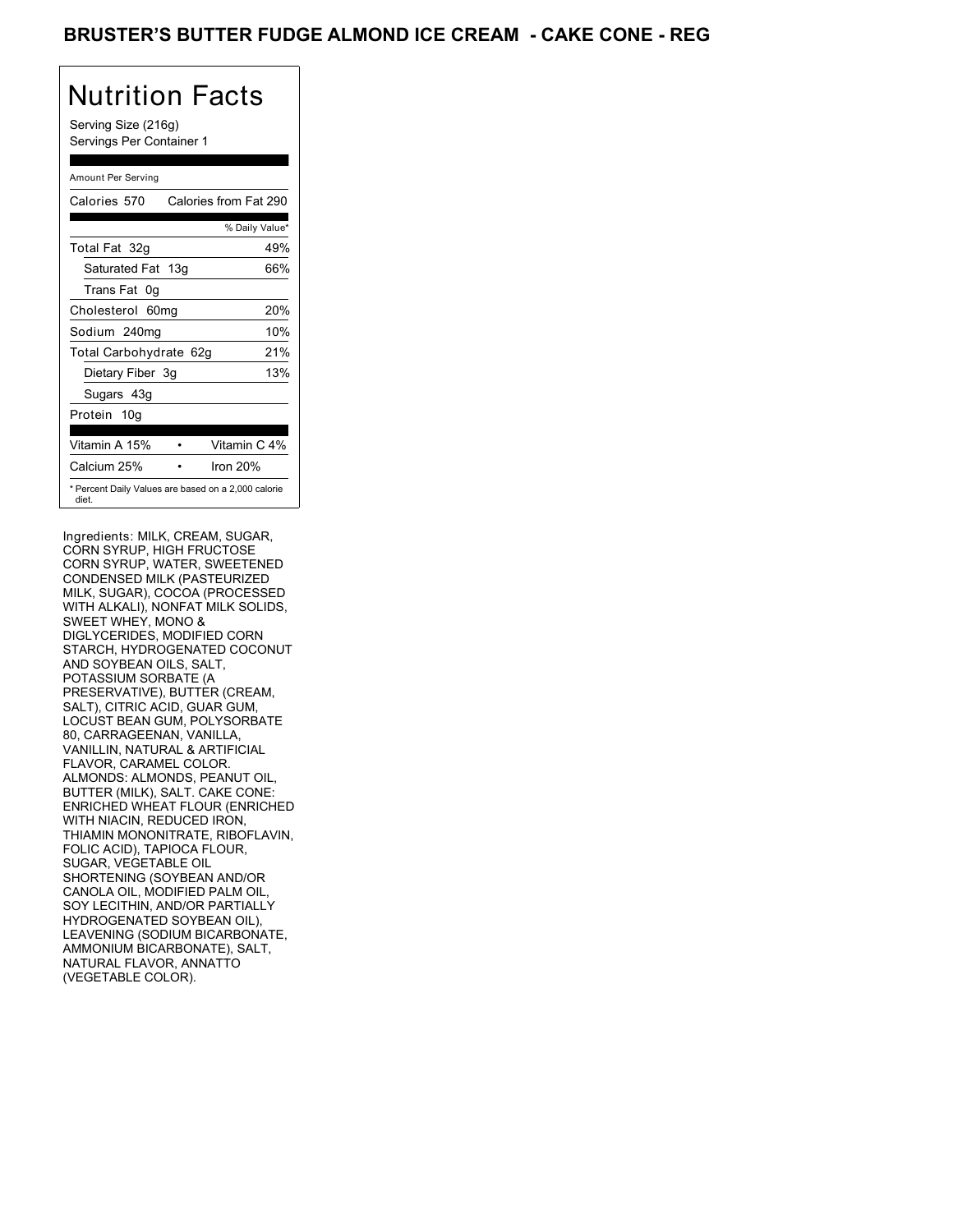## BRUSTER'S BUTTER FUDGE ALMOND ICE CREAM - CAKE CONE - LG

# Nutrition Facts

Serving Size (286g) Servings Per Container 1

### Amount Per Serving

| Calories 760           | Calories from Fat 380                               |
|------------------------|-----------------------------------------------------|
|                        | % Daily Value*                                      |
| Total Fat 42q          | 65%                                                 |
| Saturated Fat 18g      | 88%                                                 |
| Trans Fat 0q           |                                                     |
| Cholesterol 80mg       | 27%                                                 |
| Sodium 320mg           | 13%                                                 |
| Total Carbohydrate 81g | 27%                                                 |
| Dietary Fiber 4g       | 18%                                                 |
| Sugars 57g             |                                                     |
| Protein 13g            |                                                     |
|                        |                                                     |
| Vitamin A 20%          | Vitamin C 4%                                        |
| Calcium 30%            | Iron 25%                                            |
| diet.                  | * Percent Daily Values are based on a 2,000 calorie |

Ingredients: MILK, CREAM, SUGAR, CORN SYRUP, HIGH FRUCTOSE CORN SYRUP, WATER, SWEETENED CONDENSED MILK (PASTEURIZED MILK, SUGAR), COCOA (PROCESSED WITH ALKALI), NONFAT MILK SOLIDS, SWEET WHEY, MONO & DIGLYCERIDES, MODIFIED CORN STARCH, HYDROGENATED COCONUT AND SOYBEAN OILS, SALT, POTASSIUM SORBATE (A PRESERVATIVE), BUTTER (CREAM, SALT), CITRIC ACID, GUAR GUM, LOCUST BEAN GUM, POLYSORBATE 80, CARRAGEENAN, VANILLA, VANILLIN, NATURAL & ARTIFICIAL FLAVOR, CARAMEL COLOR. ALMONDS: ALMONDS, PEANUT OIL, BUTTER (MILK), SALT. CAKE CONE: ENRICHED WHEAT FLOUR (ENRICHED WITH NIACIN, REDUCED IRON, THIAMIN MONONITRATE, RIBOFLAVIN, FOLIC ACID), TAPIOCA FLOUR, SUGAR, VEGETABLE OIL SHORTENING (SOYBEAN AND/OR CANOLA OIL, MODIFIED PALM OIL, SOY LECITHIN, AND/OR PARTIALLY HYDROGENATED SOYBEAN OIL), LEAVENING (SODIUM BICARBONATE, AMMONIUM BICARBONATE), SALT, NATURAL FLAVOR, ANNATTO (VEGETABLE COLOR).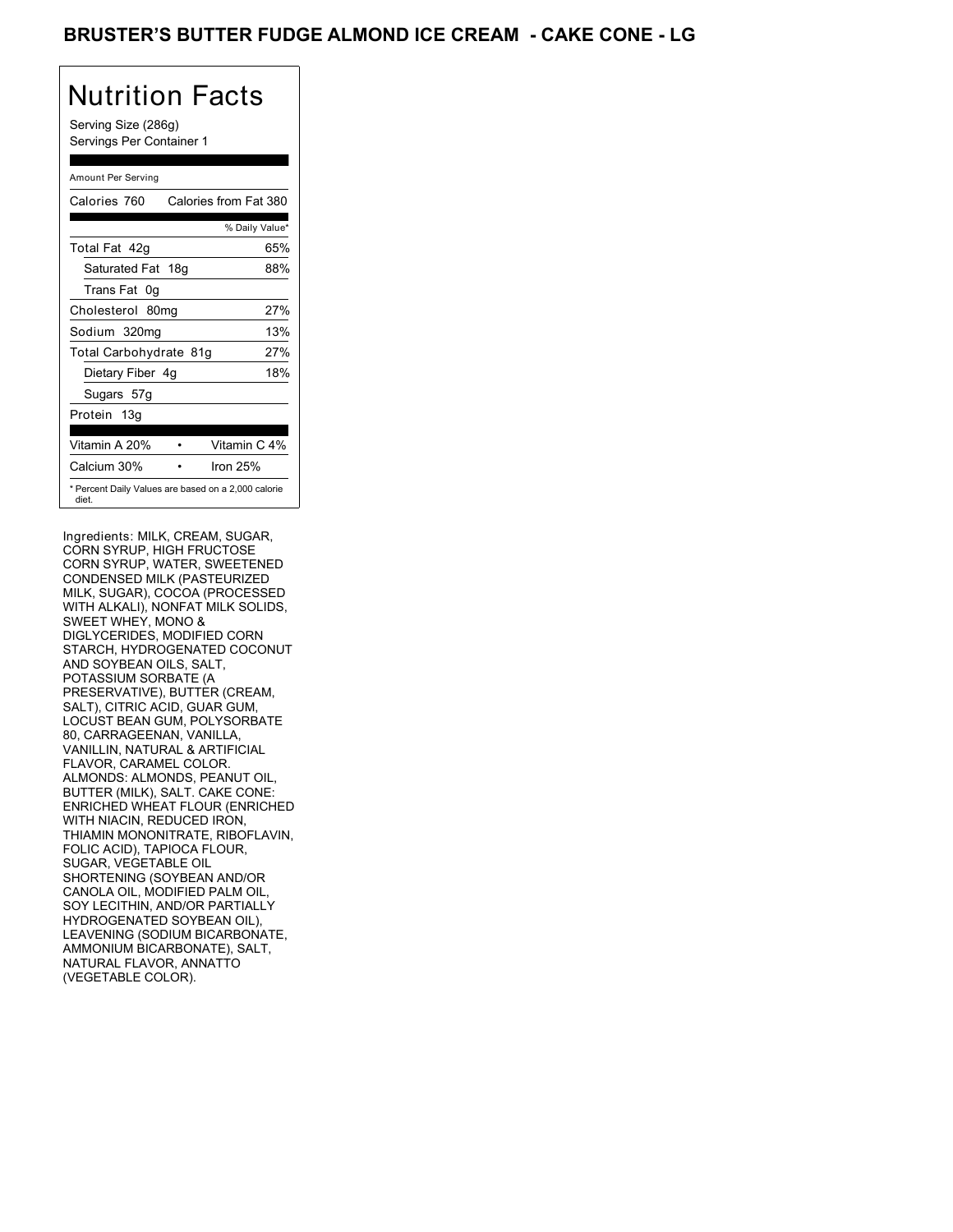## BRUSTER'S BUTTER FUDGE ALMOND ICE CREAM - WAFFLE CONE - SM

# Nutrition Facts

Serving Size (170g) Servings Per Container 1

### Amount Per Serving

| Calories 490           | Calories from Fat 220                               |
|------------------------|-----------------------------------------------------|
|                        | % Daily Value*                                      |
| Total Fat 24g          | 37%                                                 |
| Saturated Fat 10g      | 48%                                                 |
| Trans Fat 0q           |                                                     |
| Cholesterol 50mg       | 16%                                                 |
| Sodium 160mg           | 6%                                                  |
| Total Carbohydrate 61g | 20%                                                 |
| Dietary Fiber 2g       | 9%                                                  |
| Sugars 39g             |                                                     |
| Protein 8q             |                                                     |
| Vitamin A 10%          | Vitamin C 2%                                        |
| Calcium 15%            | Iron 15%                                            |
| diet.                  | * Percent Daily Values are based on a 2,000 calorie |

Ingredients: MILK, CREAM, SUGAR, CORN SYRUP, HIGH FRUCTOSE CORN SYRUP, WATER, SWEETENED CONDENSED MILK (PASTEURIZED MILK, SUGAR), COCOA (PROCESSED WITH ALKALI), NONFAT MILK SOLIDS, SWEET WHEY, MONO & DIGLYCERIDES, MODIFIED CORN STARCH, HYDROGENATED COCONUT AND SOYBEAN OILS, SALT, POTASSIUM SORBATE (A PRESERVATIVE), BUTTER (CREAM, SALT), CITRIC ACID, GUAR GUM, LOCUST BEAN GUM, POLYSORBATE 80, CARRAGEENAN, VANILLA, VANILLIN, NATURAL & ARTIFICIAL FLAVOR, CARAMEL COLOR. ALMONDS: ALMONDS, PEANUT OIL, BUTTER (MILK), SALT. WAFFLE CONE: ENRICHED BLEACHED WHEAT FLOUR (ENRICHED WITH NIACIN, REDUCED IRON, THIAMIN MONONITRATE, RIBOFLAVIN, FOLIC ACID), SUGAR, VEGETABLE SHORTENING (PARTIALLY HYDROGENATED SOYBEAN AND COTTONSEED OILS), WHOLE EGG, ARTIFICIAL FLAVOR (INCLUDING MALTODEXTRIN, MODIFIED CORNSTARCH, BUTTER, BUTTERMILK), DEXTROSE, SOY LECITHIN, ARTIFICIAL VANILLA FLAVOR.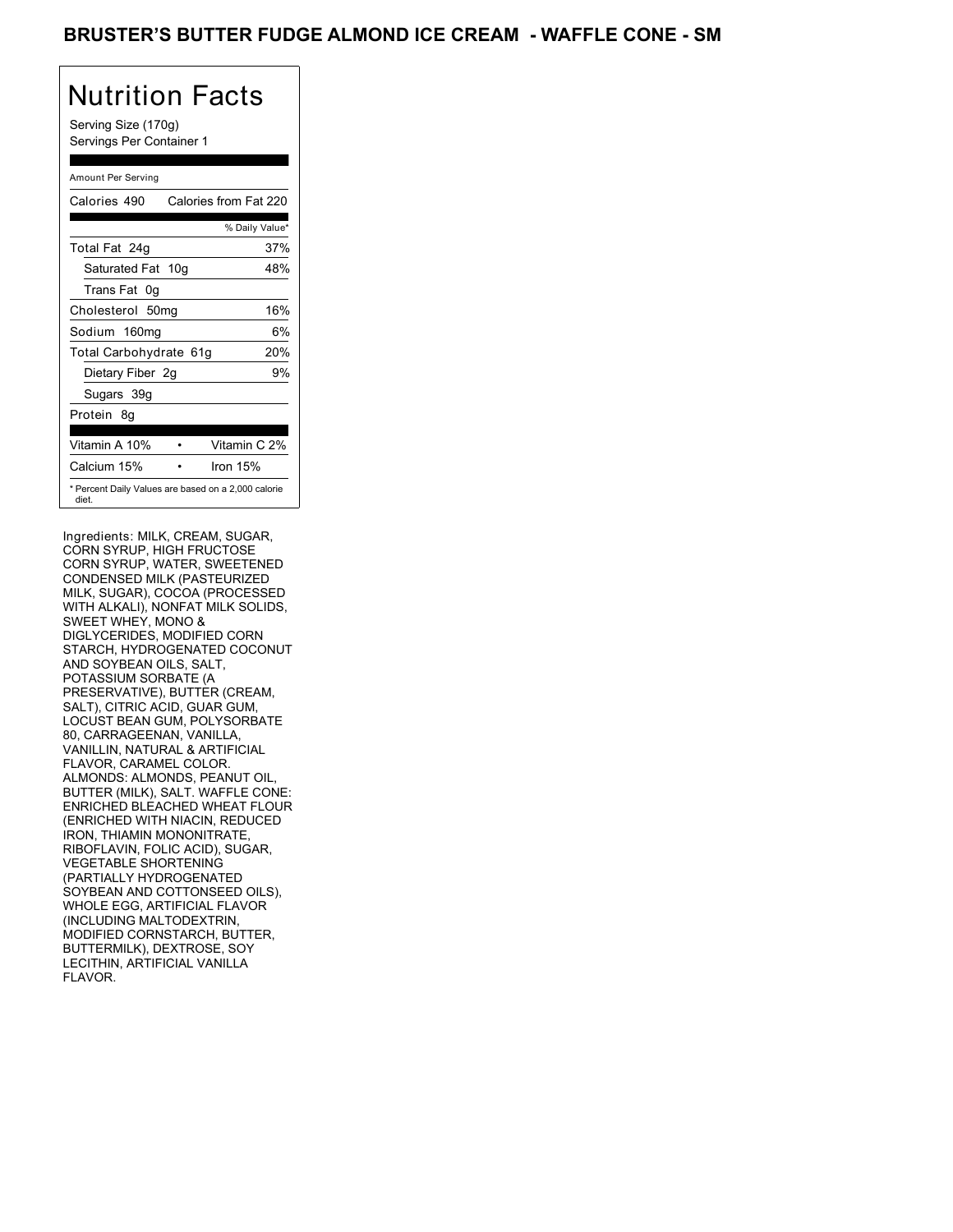## BRUSTER'S BUTTER FUDGE ALMOND ICE CREAM - WAFFLE CONE - REG

# Nutrition Facts

Serving Size (240g) Servings Per Container 1

### Amount Per Serving

| Calories 680           | Calories from Fat 310                               |
|------------------------|-----------------------------------------------------|
|                        | % Daily Value*                                      |
| Total Fat 35g          | 53%                                                 |
| Saturated Fat 14g      | 70%                                                 |
| Trans Fat 0g           |                                                     |
| Cholesterol 70mg       | 23%                                                 |
| Sodium 230mg           | 10%                                                 |
| Total Carbohydrate 80g | 27%                                                 |
| Dietary Fiber 3g       | 13%                                                 |
| Sugars 53g             |                                                     |
| Protein 11g            |                                                     |
| Vitamin A 15%          | Vitamin C 4%                                        |
| Calcium 25%            | Iron 20%                                            |
| diet.                  | * Percent Daily Values are based on a 2,000 calorie |

Ingredients: MILK, CREAM, SUGAR, CORN SYRUP, HIGH FRUCTOSE CORN SYRUP, WATER, SWEETENED CONDENSED MILK (PASTEURIZED MILK, SUGAR), COCOA (PROCESSED WITH ALKALI), NONFAT MILK SOLIDS, SWEET WHEY, MONO & DIGLYCERIDES, MODIFIED CORN STARCH, HYDROGENATED COCONUT AND SOYBEAN OILS, SALT, POTASSIUM SORBATE (A PRESERVATIVE), BUTTER (CREAM, SALT), CITRIC ACID, GUAR GUM, LOCUST BEAN GUM, POLYSORBATE 80, CARRAGEENAN, VANILLA, VANILLIN, NATURAL & ARTIFICIAL FLAVOR, CARAMEL COLOR. ALMONDS: ALMONDS, PEANUT OIL, BUTTER (MILK), SALT. WAFFLE CONE: ENRICHED BLEACHED WHEAT FLOUR (ENRICHED WITH NIACIN, REDUCED IRON, THIAMIN MONONITRATE RIBOFLAVIN, FOLIC ACID), SUGAR, VEGETABLE SHORTENING (PARTIALLY HYDROGENATED SOYBEAN AND COTTONSEED OILS), WHOLE EGG, ARTIFICIAL FLAVOR (INCLUDING MALTODEXTRIN, MODIFIED CORNSTARCH, BUTTER, BUTTERMILK), DEXTROSE, SOY LECITHIN, ARTIFICIAL VANILLA FLAVOR.